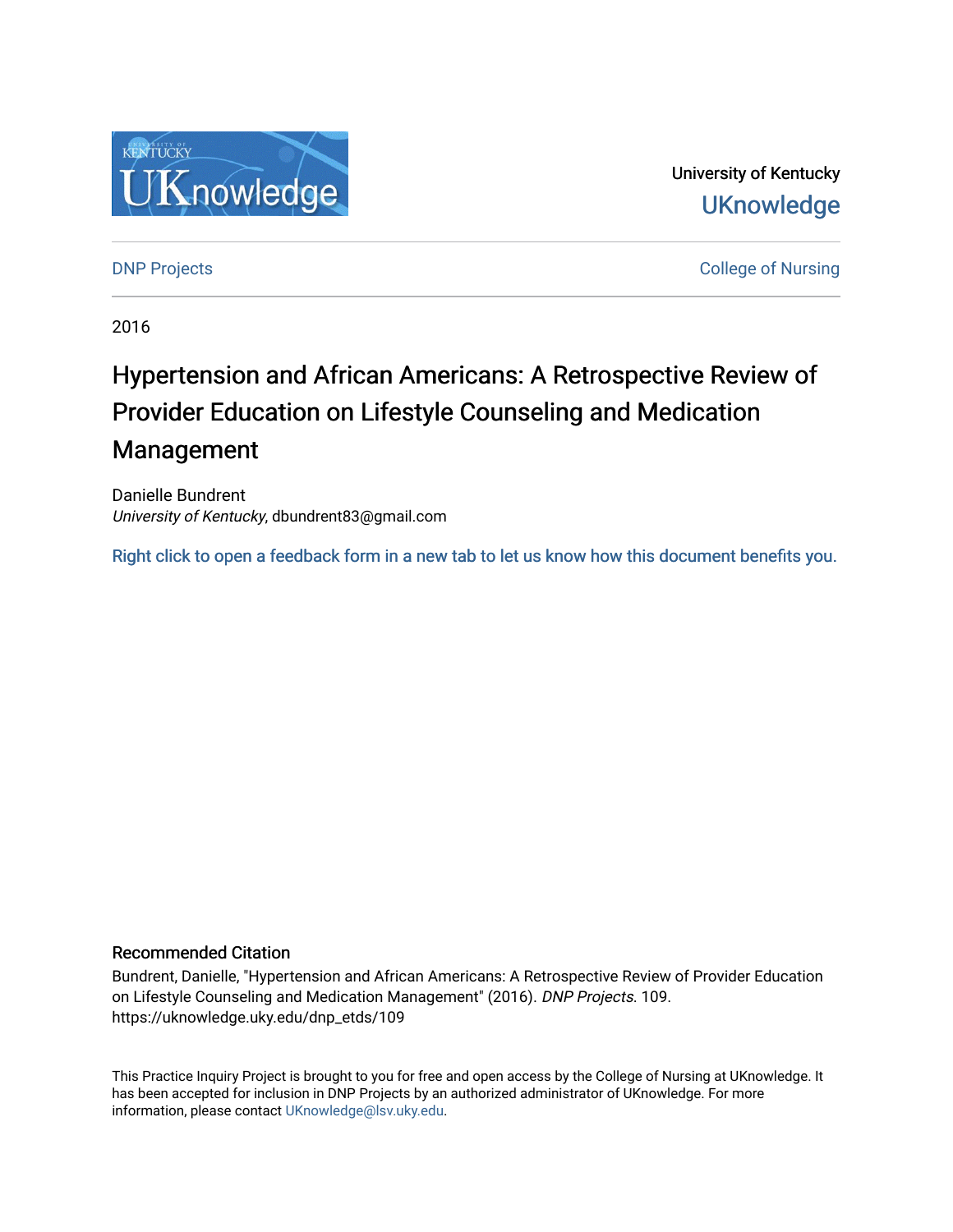# Running head: HYPERTENSION AND AFRICAN AMERICANS

# Final DNP Project

Hypertension and African Americans: A Retrospective Review of Provider Education on

Lifestyle Counseling and Medication Management

Danielle Bundrent BSN, RN

University of Kentucky

College of Nursing

December 6, 2016

Sharon Lock, PhD- Committee Chair

Debra Hampton, PhD-Committer Member

Shirl Johnson, DNP- Committee Clinical Mentor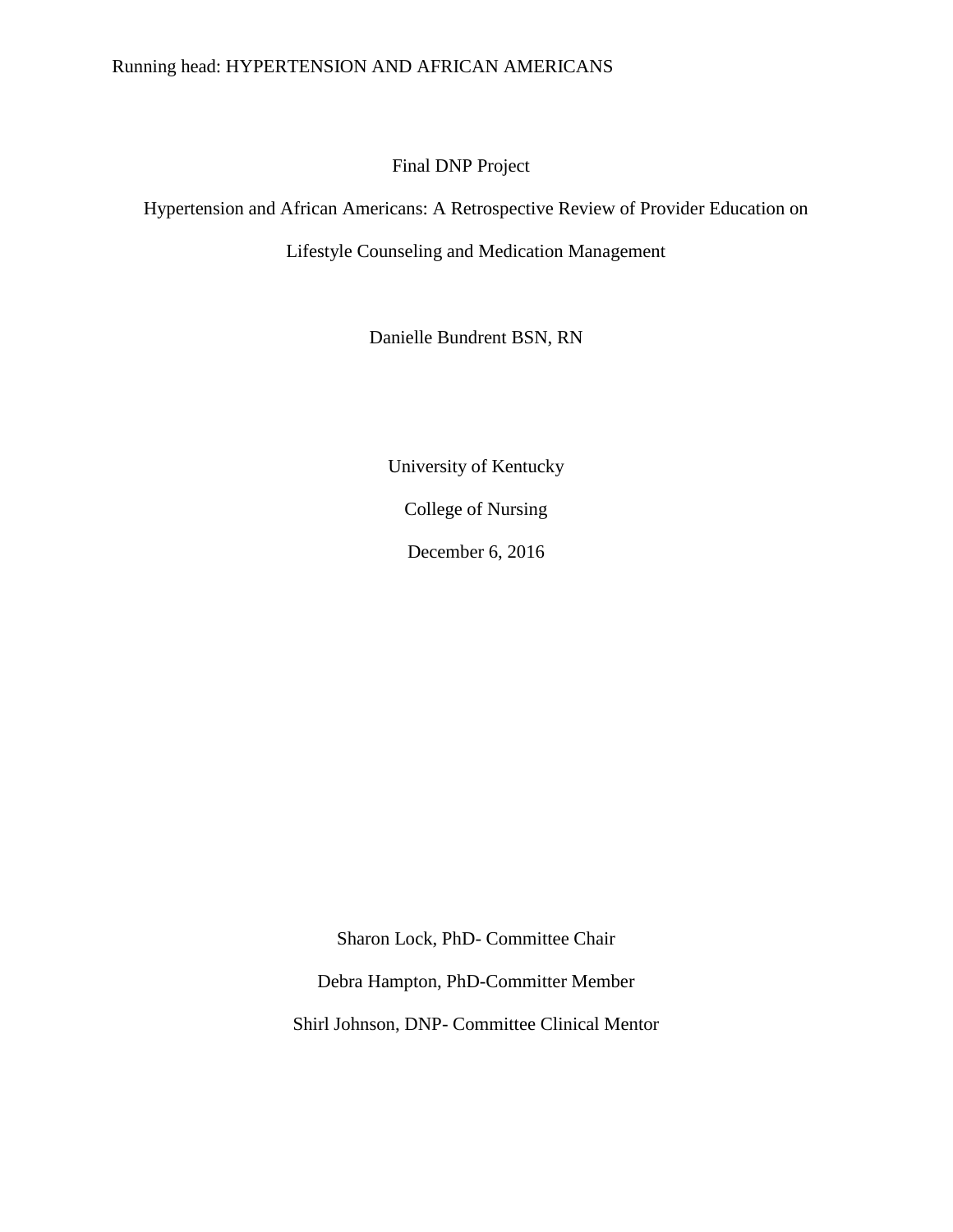# Dedication

My DNP Practice Improvement Project is dedicated to my lifelong commitment to serve my patients and community. I dedicate my motivation to my six year old daughter Se'Rae. You are a magnificent spirit and I love you dearly. I dedicate my inspiration and tenacity to my mother, Marilyn Warren because of you I know I can do anything! Above all, none of this would be possible without my Lord and Savior Jesus Christ.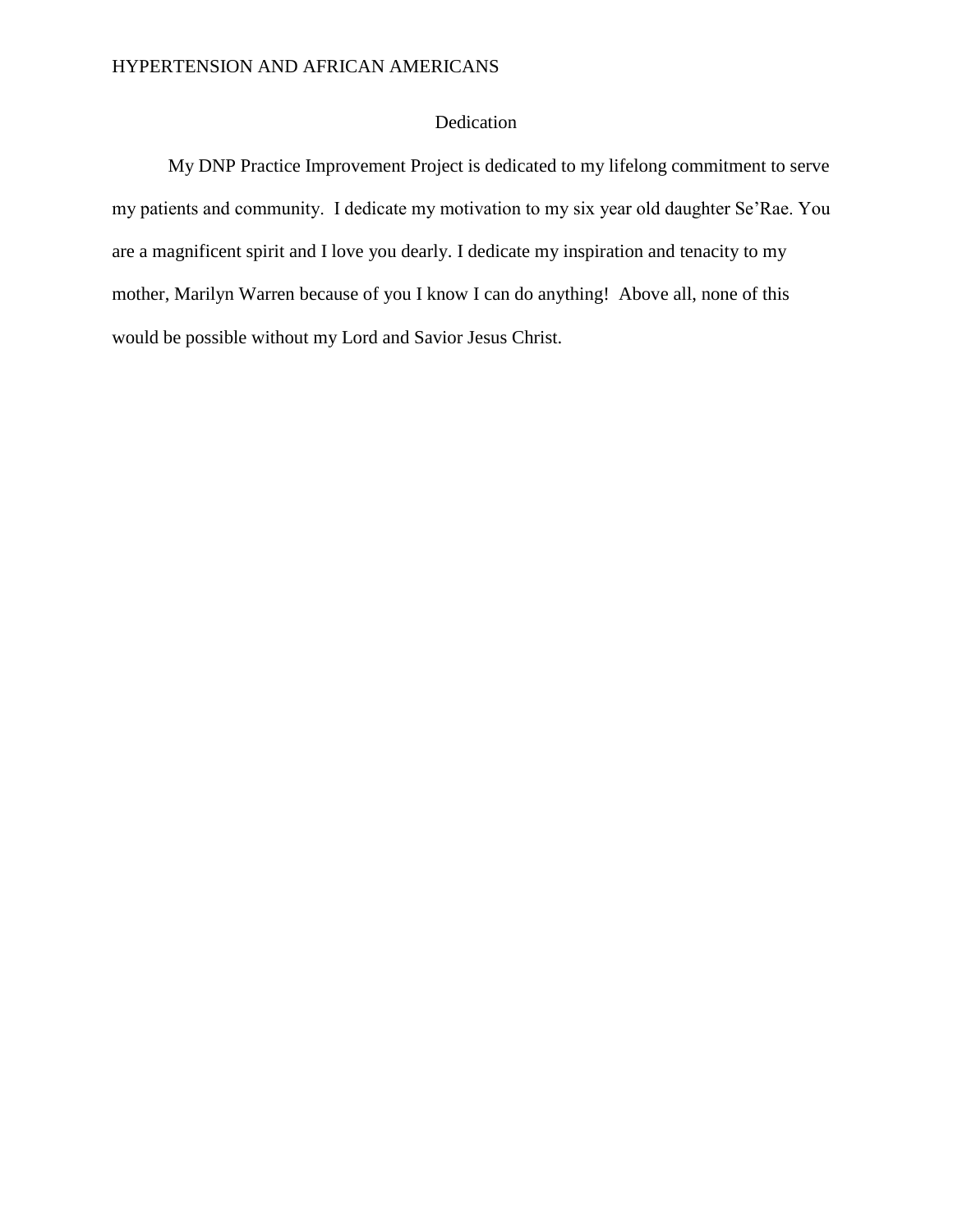#### Acknowledgements

I would like to acknowledge my advisor, Dr. Sharon Lock, committee member Dr. Debbie Hampton, and clinical mentor Dr. Shirl Johnson. I truly appreciate your time and devotion in helping me succeed.

I would like to thank the entire University of Kentucky College of Nursing, professors and staff. Your contribution to my future is limitless and incomparable. My deepest gratitude extends to Norton Healthcare for this incredible opportunity and priceless investment you have bestowed upon me.

Lastly, I want to acknowledge my family and friends that have come along this three year journey with me. I thank you and I love you all.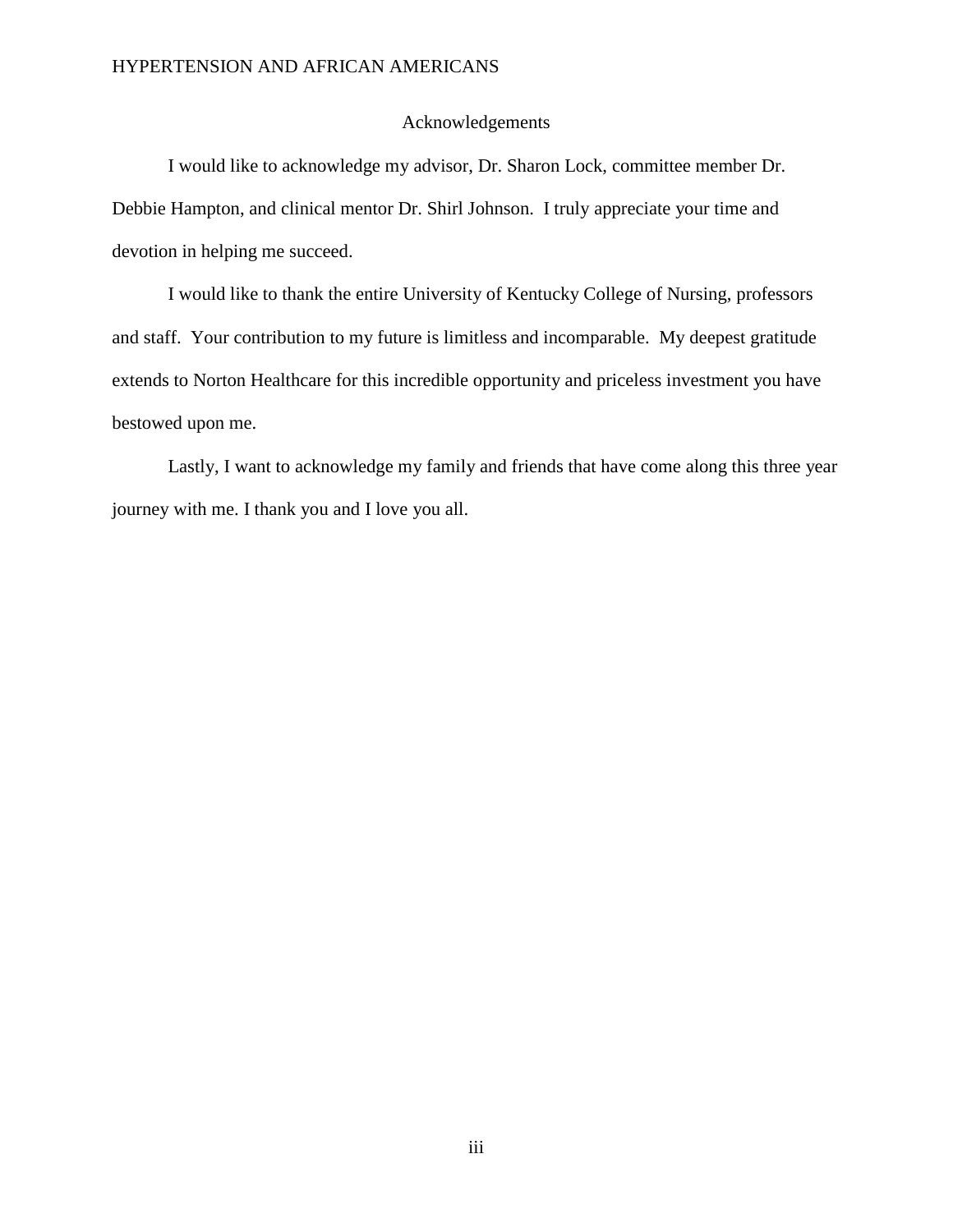# HYPERTENSION AND AFRICAN AMERICANS

# Table of Contents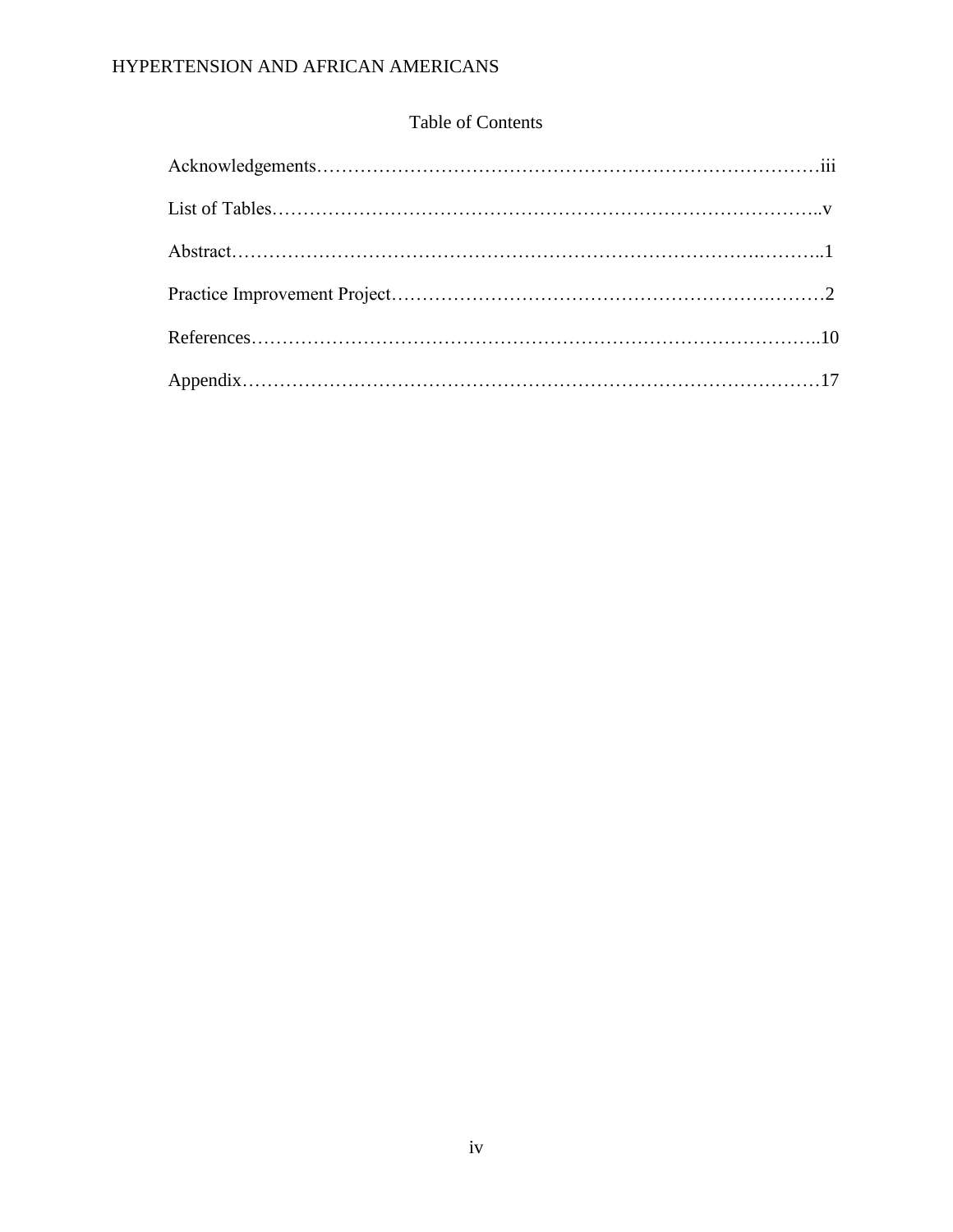# List of Tables

| Table 3: Blood Pressure Ranges with JNC 8 and Lifestyle Counseling14 |  |
|----------------------------------------------------------------------|--|
|                                                                      |  |
|                                                                      |  |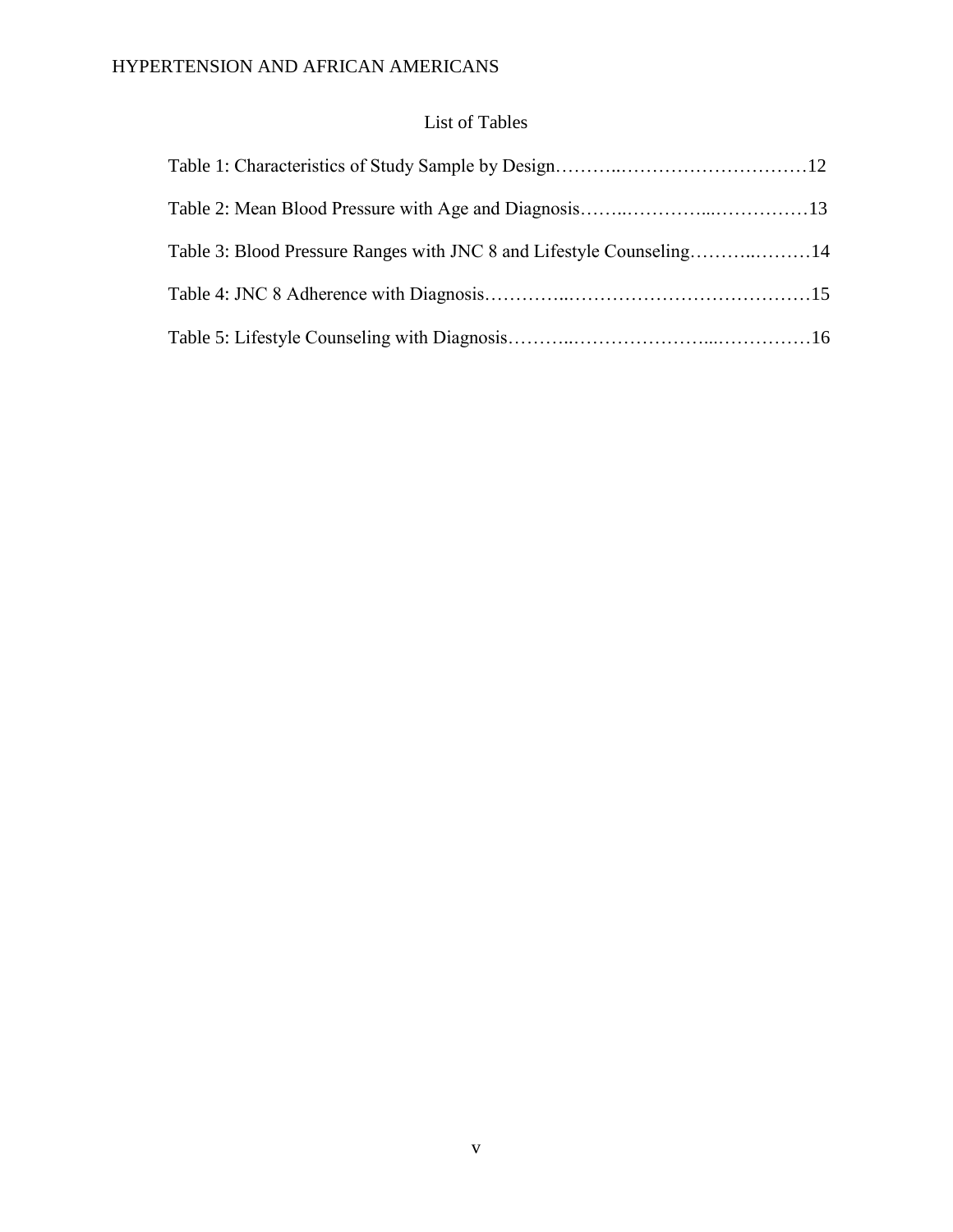#### Abstract

**Purpose:** The purpose of this study was to evaluate current provider practice of the management of hypertension among African Americans in a primary care clinic in Louisville, KY. Specific aims of the study were to: 1) assess provider adherence to the JNC 8 guidelines related to African Americans with hypertension and, 2) assess provider adherence to hypertension lifestyle education and counseling.

**Methods:** This descriptive study used a retrospective chart review to evaluate provider management of hypertension. Medical records of African American men and women in a primary care practice in Louisville, KY were reviewed. A random sample of 100 charts, 50 male and 50 female patients with a diagnosis of essential hypertension (ICD9: 401 or ICD10: I-10) who were seen in the office between January 1, 2015 and December 31, 2015, were reviewed. **Results:** The majority of providers (60%) adhered to the JNC 8 guideline by prescribing calcium channel blockers, thiazide diuretics, and angiotensin-converting enzyme (ACE) inhibitors or angiotensin receptor blockers according to the guideline algorithm. Patients whose blood pressure readings were within normal range were more likely to have been prescribed JNC 8 adherent medications and received lifestyle counseling.

**Conclusion:** Practitioners that incorporate lifestyle counseling and JNC 8 adherence into their treatment of African Americans with hypertension are more likely to have patients with optimal blood pressure control.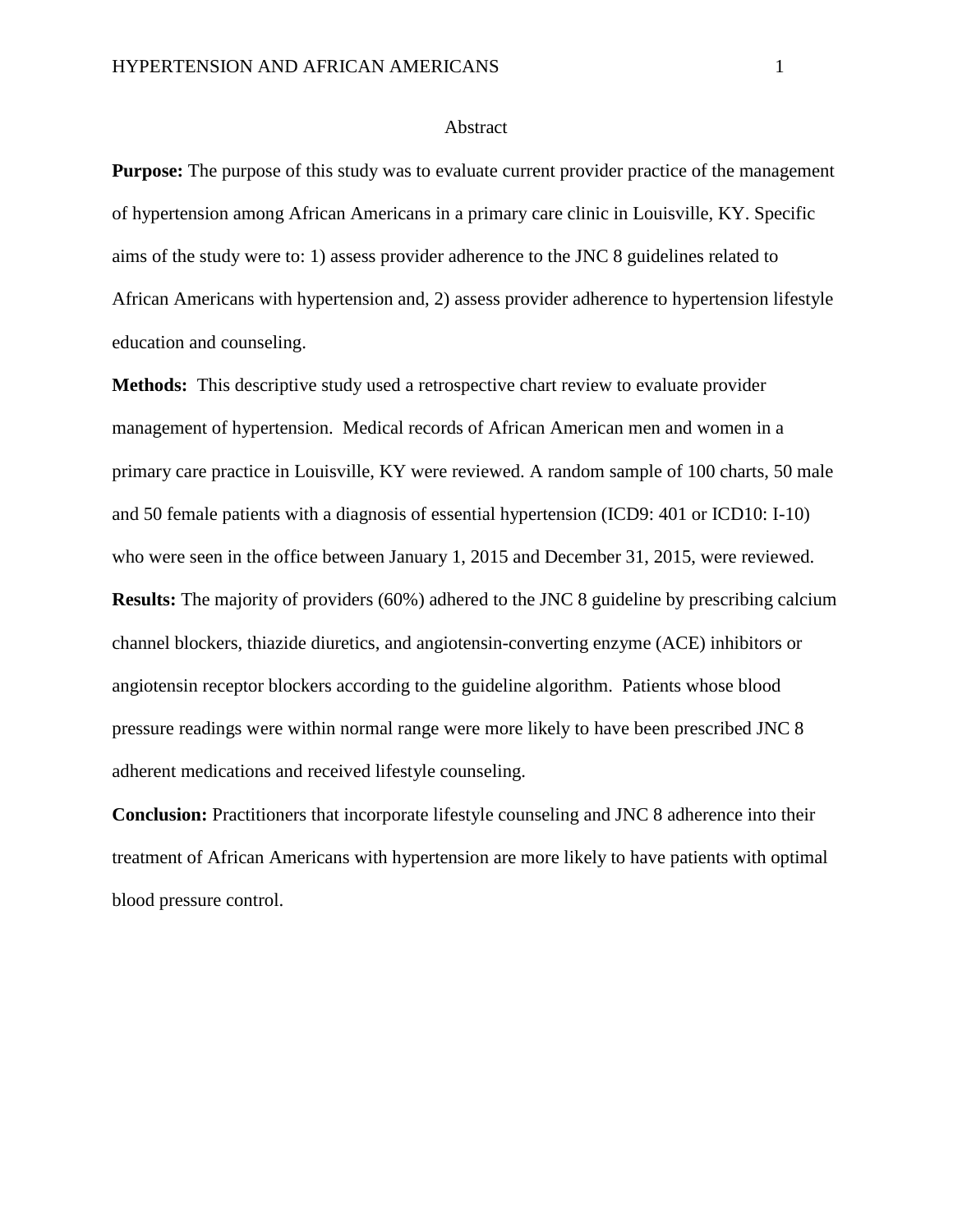Hypertension and African Americans: A Retrospective Review of Provider Education on Lifestyle Counseling and Medication Management

#### **Introduction**

The occurrence of hypertension has reached an estimated 50 million Americans with a two times greater prevalence for African Americans than whites (Moulton, 2009). Of individuals with hypertension, over half are 60 years or older, disproportionately affects African Americans and leads to morbidity and mortality (Still, Ferdinand, Ogedebe, & Wright, 2015). Hypertension is considered the "silent killer" because of the high morbidity for patients having a stroke, kidney disease, and heart disease secondary to undiagnosed or untreated hypertension. Of the African Americans who receive medical treatment for hypertension, only 58% obtain adequate blood pressure control (Migneault et al., 2012). The purpose of this project was to assess provider adherence to the JNC 8 Guideline and lifestyle counseling documentation related to African Americans with hypertension.

#### **Background**

According to the Centers for Disease Control and Prevention (CDC, 2015), 43% of African American males and 45.7% of African American females have been diagnosed with hypertension. The percentages of men and women with hypertension are similar for all individuals between the ages of 45 to 64. After the age of 64 a much higher percentage of women have hypertension than men (American Heart Association [AHA], 2014). A diet with a high intake of sodium, lack of physical activity, and a BMI between 25 and 30 are all risk factors that contribute to an increased prevalence of hypertension (AHA, 2014). The CDC estimates that 46 that billion dollars are spent each year on all patients with hypertension to cover their health care services, medications for blood pressure, and missed work days (CDC, 2015). In 2013 the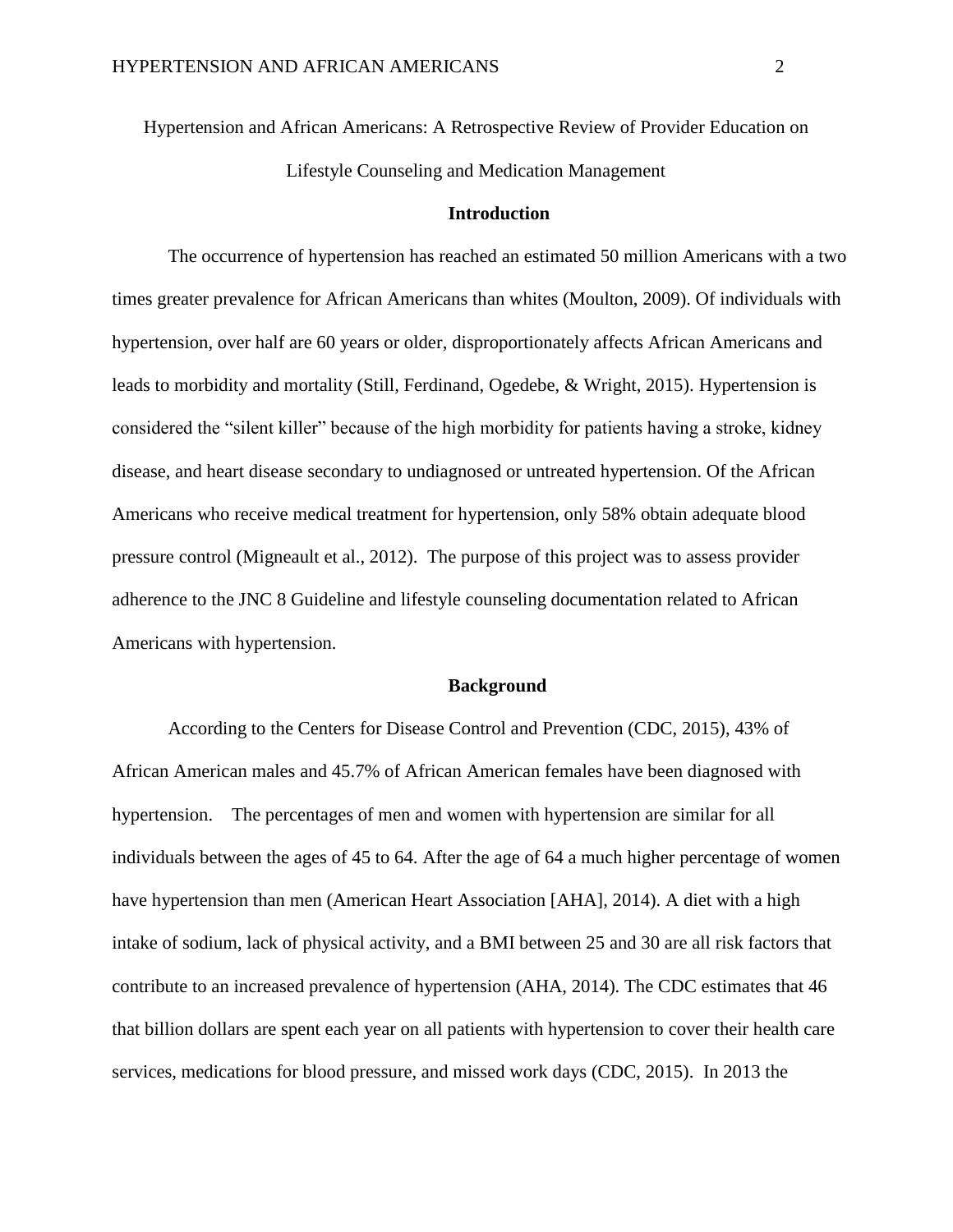state of Kentucky reported that 39.1% of the population self-reported being diagnosed with hypertension; however, this does not take into account patients who have not been diagnosed (Foundation for a Healthy Kentucky, 2013).

Hypertension is a complex disease; however, patients have the ability to modify certain factors. Although medication adherence is influential in high blood pressure control, patients should also consider diet modifications and modifying risk factors to decrease their blood pressure. Aerobic exercise, salt-restricted diet, dietary treatment for weight management and selfmonitoring of blood pressure are associated with a significant reduction of approximately 3– 8mmHg in systolic blood pressure among patients diagnosed with hypertension ( Nolan, Liu, & Payne, 2014).

The Eighth Joint National Committee (JNC 8) Guidelines for the Management of Hypertension in Adults developed evidence statements and recommendations for hypertension for providers, especially those working in the primary care setting (James et al., 2014). The JNC 8 created nine recommendations, including special recommendations for diabetic patients as well as patients with chronic kidney disease (James et al., 2014). The guideline is designed for Non-African American patients 18 year and over and African Americans 18 years and over (See Appendix A for algorithm). According to the JNC 8, blood pressure goals are as follows: age 60 years or greater <150/90 mmHg, 60 years or less <140/90 mmHg, and diabetics with or without CKD with no age discrimination have a goal of <140/90 mmHg.

Abel et al. (2015) conducted a retrospective chart review on 323 African American patients. The inclusion criteria were patients 18 and over, diagnosed with hypertension, and on an antihypertensive agent. The researchers examined patients on thiazide diuretics only, calcium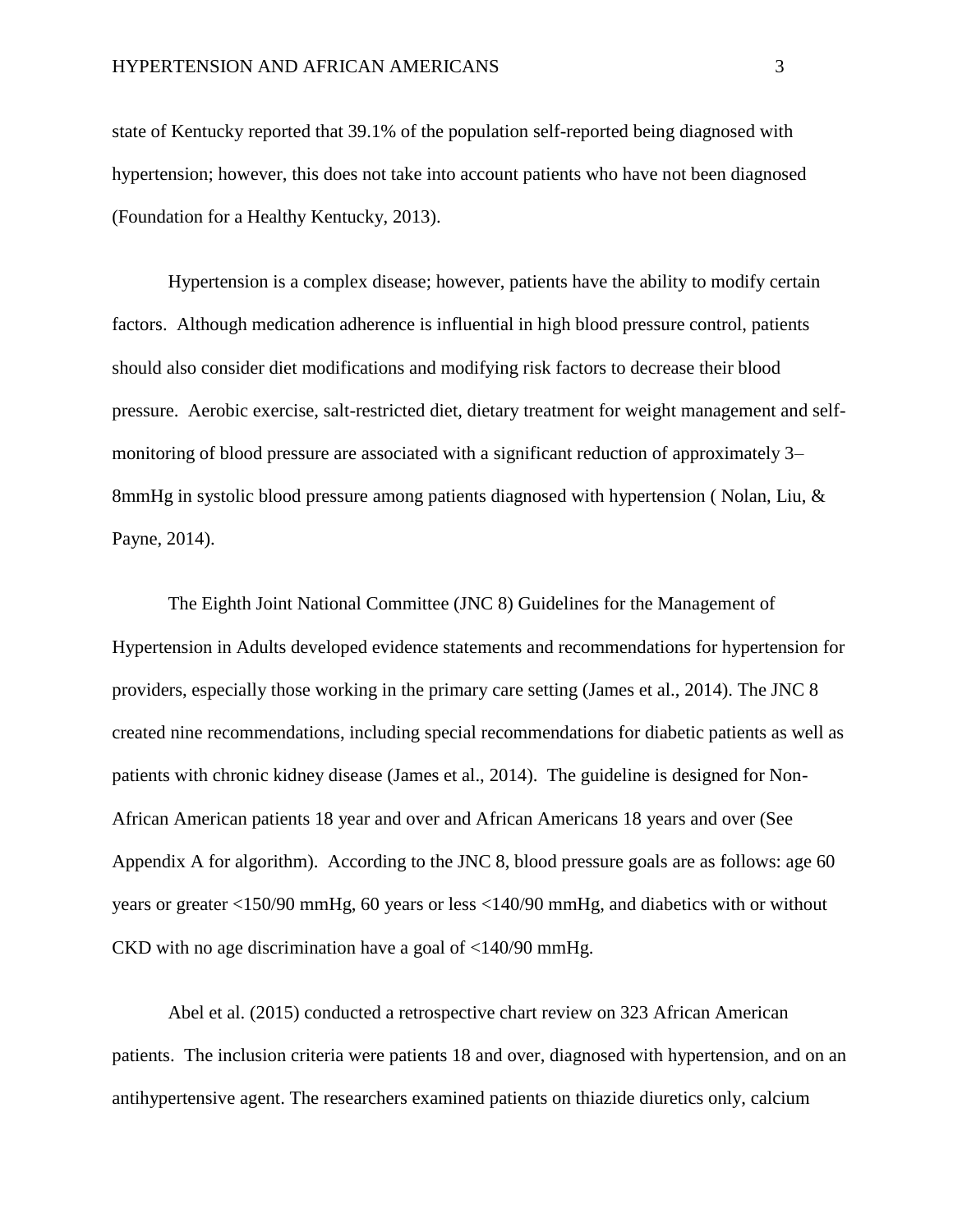channel blockers only, thiazide diuretic and calcium channel blocker combination therapy, or other antihypertensive agents. The authors hypothesized that African American patients who were prescribed thiazides and calcium channel blockers as recommended by the JNC 8 algorithm would have better optimal blood pressure control and lower association of target organ damage as compared to African American patients who were on agents not recommended by the JNC 8. The findings showed that there was no statistically significant difference in blood pressure control among antihypertensive agents. All patients on some variation of therapy were controlled on their medication. Also, there was no association of specific antihypertensive agents decreasing target organ damage. The authors concluded that being controlled on any antihypertensive agent is equally effective at decreasing arteriosclerotic cardiovascular disease risk factors.

The goal of the guideline is to assist the health care provider in identifying the appropriate management of hypertension in order to increase the percentage of patients with controlled blood pressure. Uncontrolled hypertension has an effect on high risk populations with increased morbidity and mortality. In addition, uncontrolled hypertension is associated with increased healthcare spending. To improve outcomes, there is a strong need to implement programs aiming to raise awareness of providers regarding the benefits of guidelines implementation (Theodorou et al., 2012).

#### **Purpose**

The purpose of this study was to examine the current provider practices of the management of hypertension in African Americans in a primary care clinic. The specific objectives were as follows: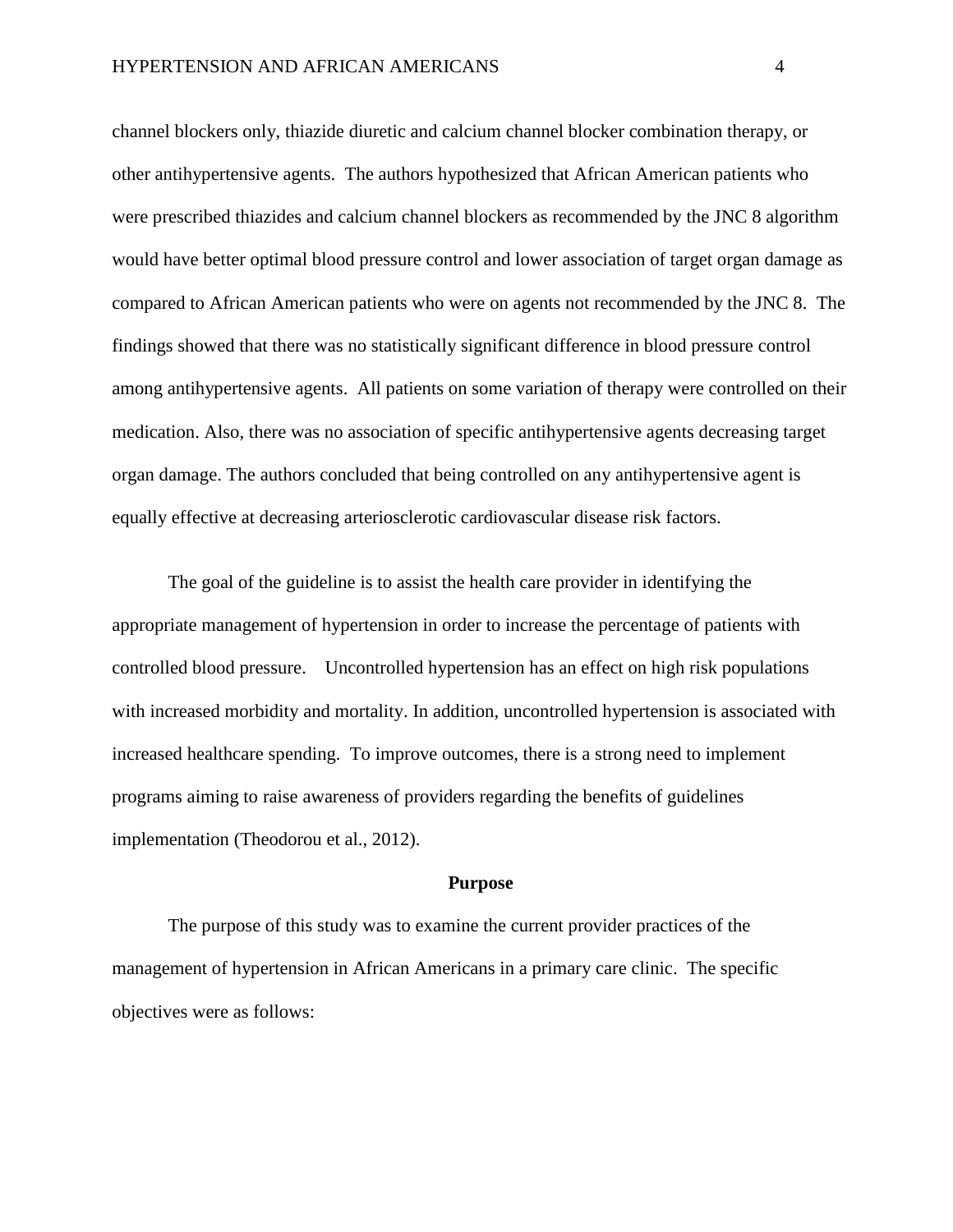- a. Assess provider adherence to the JNC 8 guidelines related to African Americans with hypertension as outlined in attached algorithm.
- b. Assess provider adherence to hypertension lifestyle education and counseling.

### **Methods**

#### **Design**

A retrospective chart review was used to evaluate provider management of hypertension in African Americans in a primary care setting. A random sample of 100 charts, 50 male and 50 female patients with a diagnosis of essential hypertension (ICD9: 401 or ICD10: I-10) who were seen in the office between January 1, 2015 and December 31, 2015, were reviewed. Study permission was granted by Norton Healthcare Office of Research Administration (NHORA) and the University of Kentucky Institutional Review Board (IRB).

#### **Study Procedures**

The randomly selected medical records that met the inclusion criteria were numbered and coded into an Excel spreadsheet. The following data were collected: age, race, other patient diagnoses such as diabetes or kidney disease, medications, provider education documentation, and blood pressure measurements for each patient visit during the study period. Charts were reviewed in a workroom in the primary care office. Only the principle investigator was in the room while the charts are being reviewed.

#### **Data Analysis**

Descriptive statistics, including means and standard deviations as well as frequency distributions, were used to summarize the sample. Bivariate analysis was used to test for differences in outcomes (lifestyle counseling and adherence to guideline) by demographic and clinical variables. T-tests were used for continuous variables (age), chi-square tests of association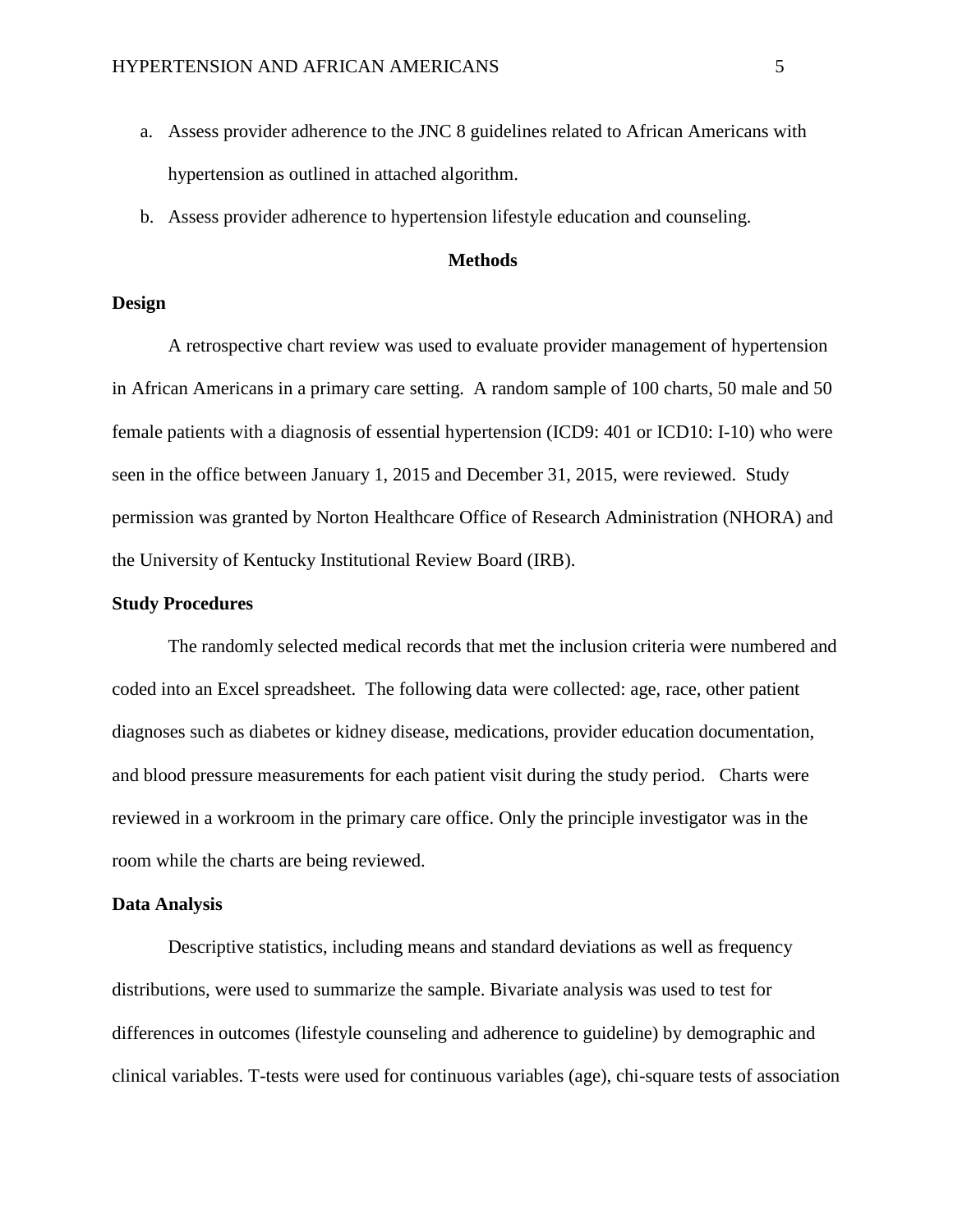and fisher's exact tests were used for categorical variables. Data analysis was conducted using SPSS, version 23. An alpha of .05 was used to determine statistical significance.

#### **Results**

#### **Sample Characteristics**

The participant sample consisted of 100 randomly analyzed charts of African Americans. The mean age for males  $(n=50)$  was 60, and the mean age for females was  $(n=50)$  65. The majority of patients (57%) had a diagnosis of essential hypertension (HTN). Only 34% of participants had a diagnosis of HTN and Type 2 Diabetes Mellitus (T2DM), 4% had a diagnosis of essential hypertension and chronic kidney disease (CKD), and 5% had a diagnosis of HTN, T2DM, and CKD (See Table 1).

#### **JNC 8 and Lifestyle Counseling**

The majority of patients (60%) were prescribed medications which were adherent to the JNC 8 guideline such as calcium channel blockers, thiazide diuretics, ACE inhibitors or Angiotensin receptor blockers according to the guideline algorithm (See Appendix A). Patients who were 60 years old or younger with blood pressure readings within normal range had a mean systolic blood pressure of 130 mmHg and mean diastolic blood pressure of 83 mmHg. The mean blood pressure for participants 60 years or older that had blood pressures in range was 137.90 mmHg systolic and 77.6 mmHg diastolic (See Table 2). Overall, patients with JNC 8 adherence had blood pressure reading in normal range 90% of the time.

Only 39% of patients diagnosed with HTN received lifestyle counseling. Of those who received lifestyle education and counseling 84.6% had blood pressures readings within normal range (See Table 3). Almost half (45%) of the sample were not prescribed medications adherent to the JNC 8 and 29.5 % of sample did not receive lifestyle counseling; as a result, the blood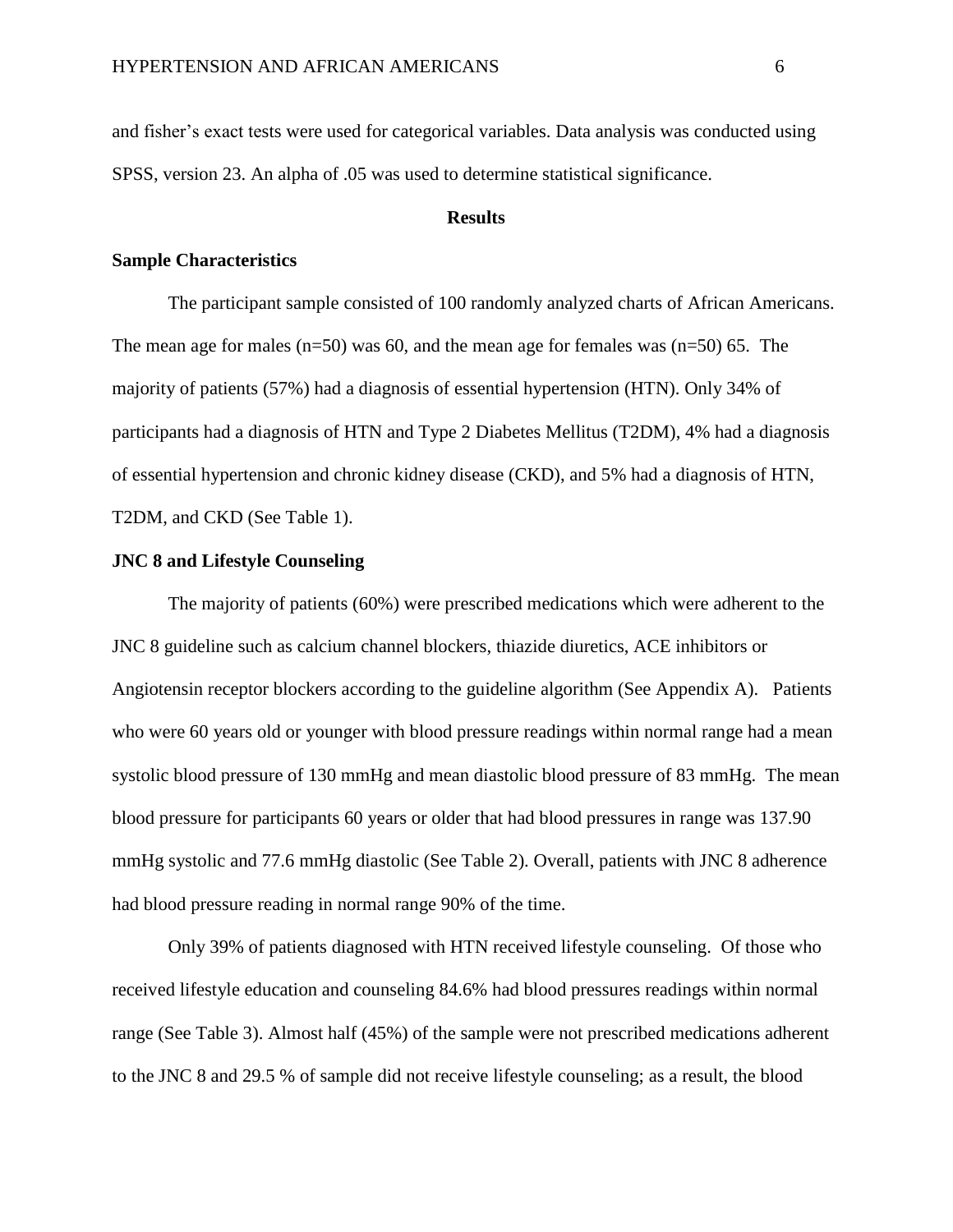pressures were out of range. Chi-square tests revealed there were no statistically significant differences in provider adherence to JNC8 or lifestyle counseling by gender or age. Patients whose blood pressure readings were within normal range were more likely to be JNC 8 adherent and receive lifestyle counseling.

#### **Discussion**

This study and statistical analysis provide strong evidence that adhering to the JNC 8 guideline and providing lifestyle counseling is beneficial in maintaining optimal blood pressures. Patients in this study who were treated according to the JNC 8 guideline and received lifestyle counseling were more likely to have blood pressures within normal range. The findings of this study are similar to Abel et al.'s (2015) study in that patients who were prescribed antihypertensive medications according to JNC 8 guidelines had blood pressures within normal range. This study showed that 84.6% of patients that received lifestyle counseling, and 90% of patients with medication prescribed according to the JNC 8 guideline had blood pressures in range. Therefore, practitioners that incorporate lifestyle counseling and JNC 8 adherence into their treatment of African Americans with hypertension are more likely to have patients with optimal blood pressure control.

#### **Limitations**

Study limitations include a sample size of  $(N=100)$  50 women and 50 men. The small sample size contributed to the lack of statistical significance between independent and dependent variables. There was not an even mix of hypertension and co-morbidities to accurately access adherence and counseling within the various diagnoses. Provider clinical experience was not assessed which may have given more insight on treatment approach. This study was limited to one primary care clinic; therefore these findings cannot be generalized to a larger population.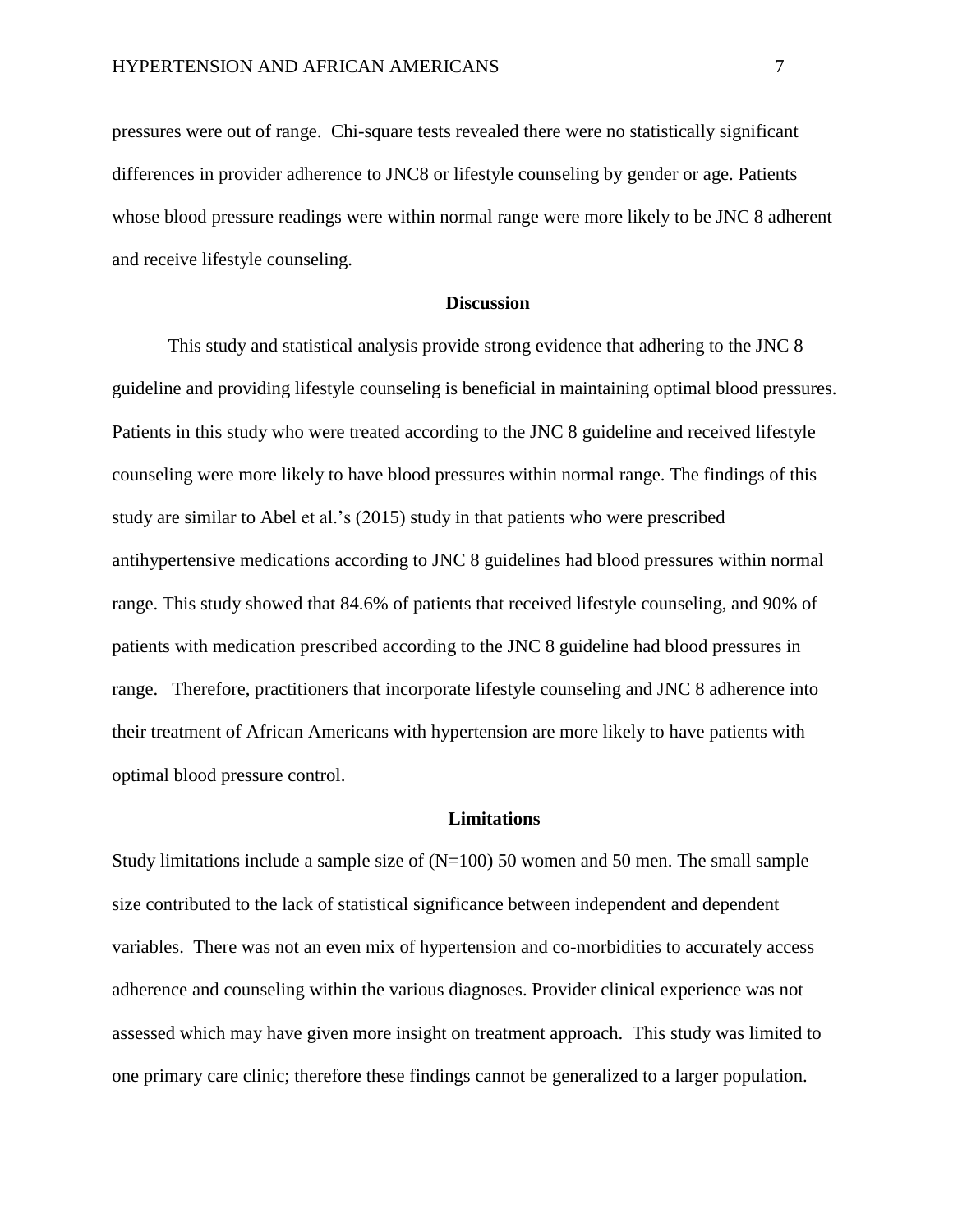#### **Implications for Further Study**

 Additional evaluation to determine provider perceptions of evidence based practices and the impact on patient outcomes would provide a broader understanding of provider treatment plans. In the future, researchers may assess patients' diet management as well as medication management that would be tracked by nurse navigators to help engage patient accountability.

#### **Implications for Practice**

This study shows that 45% of patients were not prescribed medications adherent to the JNC 8 and 29.5% of patients were not provided lifestyle counseling therefore; subsequently their blood pressures were out of range. Making the JNC 8 algorithm available in the electronic medical record for providers to seamlessly access during the prescribing process may foster a culture of guideline adherence. Furthermore, utilizing of nurse navigators to reinforce lifestyle counseling and medication adherence may assist with disease management for patients with hypertension.

#### **Conclusion**

This retrospective chart review provided information about provider adherence to the JNC 8 guideline and lifestyle counseling provided to African American with hypertension. Findings suggest that adhering to the guideline and having lifestyle counseling resulted in a higher percentage of blood pressures in an optimal range for the patients' age and diagnosis. This study identified interventions that lead to optimal blood pressures; however, the data suggests there are gaps in clinical practice. Future studies to evaluate the role of nurse navigators to monitor and provide additional education to patients with uncontrolled hypertension needs to be done. Additionally, educating providers on current lifestyle counseling and guideline recommendations may help facilitate optimal blood pressures. While this study provides a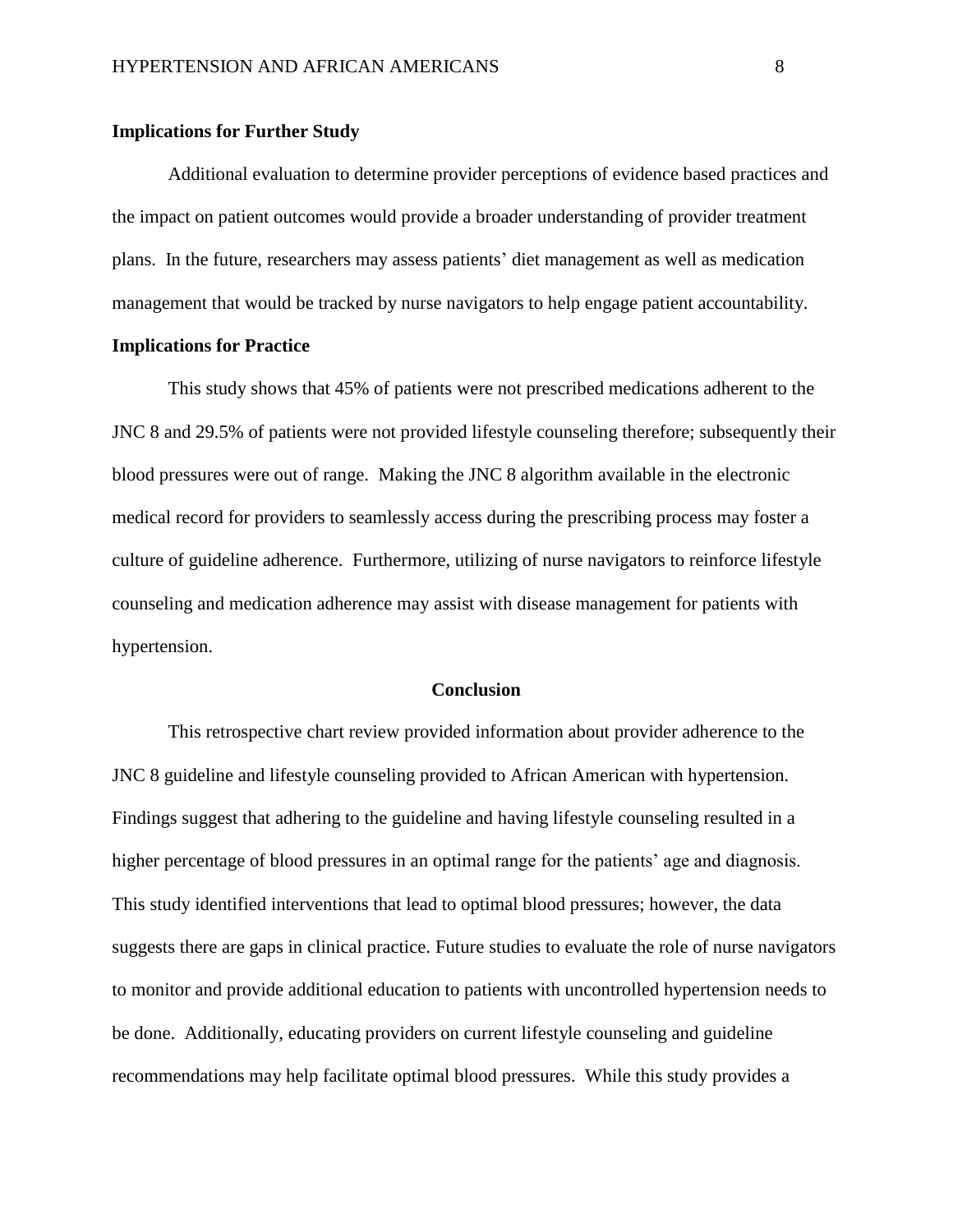preliminary look into hypertension management, further research is needed to properly examine the problem.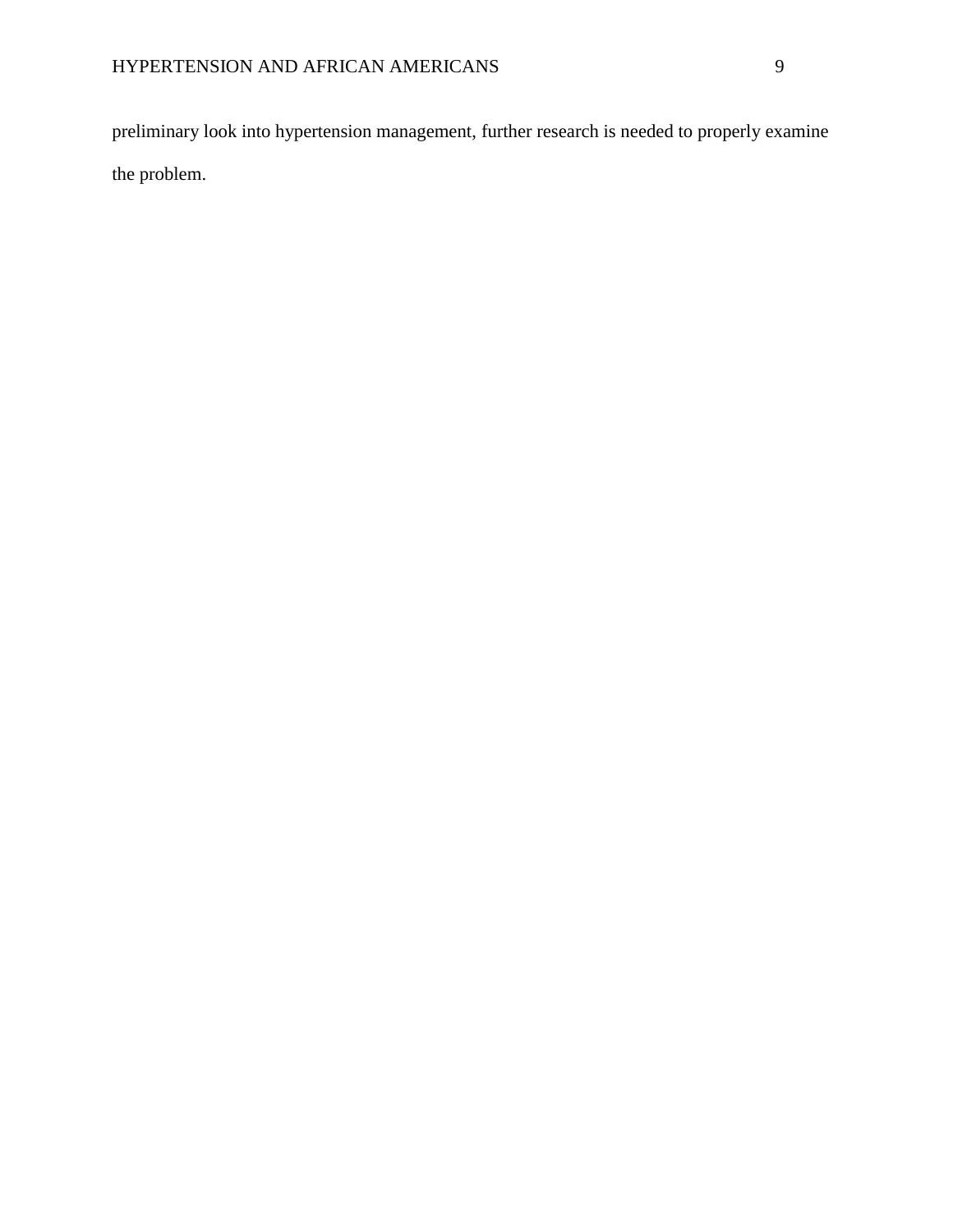#### References

- Abel, N., Contino, K., Jain, N., Grewal, N., Grand, E., Hagans, I., Roy, S. (2015, October). Eight joint national committee (JNC 8) guidelines and the outpatient management of hypertension in the African-American population. *The North American Journal of Medical Sciences,* 10 (7), 438-445.
- American Heart Association. (2014). Understanding your risk for high blood pressure. Retrieved from:

http://www.heart.org/HEARTORG/Conditions/HighBloodPressure/UnderstandYourRiskf orHighBloodPressure/Understand-Your-Risk-for-High-Blood-Pressure\_UCM\_002052\_Article.jsp#.Vug2xrdRHAU

- Centers for Disease Control and Prevention. (2015). High blood pressure facts-Hypertension 2013. Retrieved from http://www.cdc.gov/bloodpressure/facts.htm.
- Foundation for a Healthy Kentucky. (2013). Prevalence of hypertension (percent adults). Retrieved from: http://www.kentuckyhealthfacts.org/data/topic/map.aspx?ind=68656v
- James P., Oparil S., Carter BL., Cushman, W. C., Dennison-Himmelfarb, C., Handler, J.,…Ortiz, E. (2014) .Evidence-based guideline for the management of high blood Pressure in adults: report from the panel members appointed to the eighth joint national committee (JNC 8). *JAMA*, k311(5):507-520. doi:10.1001/jama.2013.284427
- Migneault, J. P., Dedier, J. J., Wright, J. A., Heeren, T., Campbell, M. K., Morisky, D. E., & Friedman, R. H. (2012). A culturally adapted telecommunications system to improve physical activity, diet quality, and medication adherence among hypertensive African Americans: A randomized control trial. *The Society of Behavioral Medicine*, 43.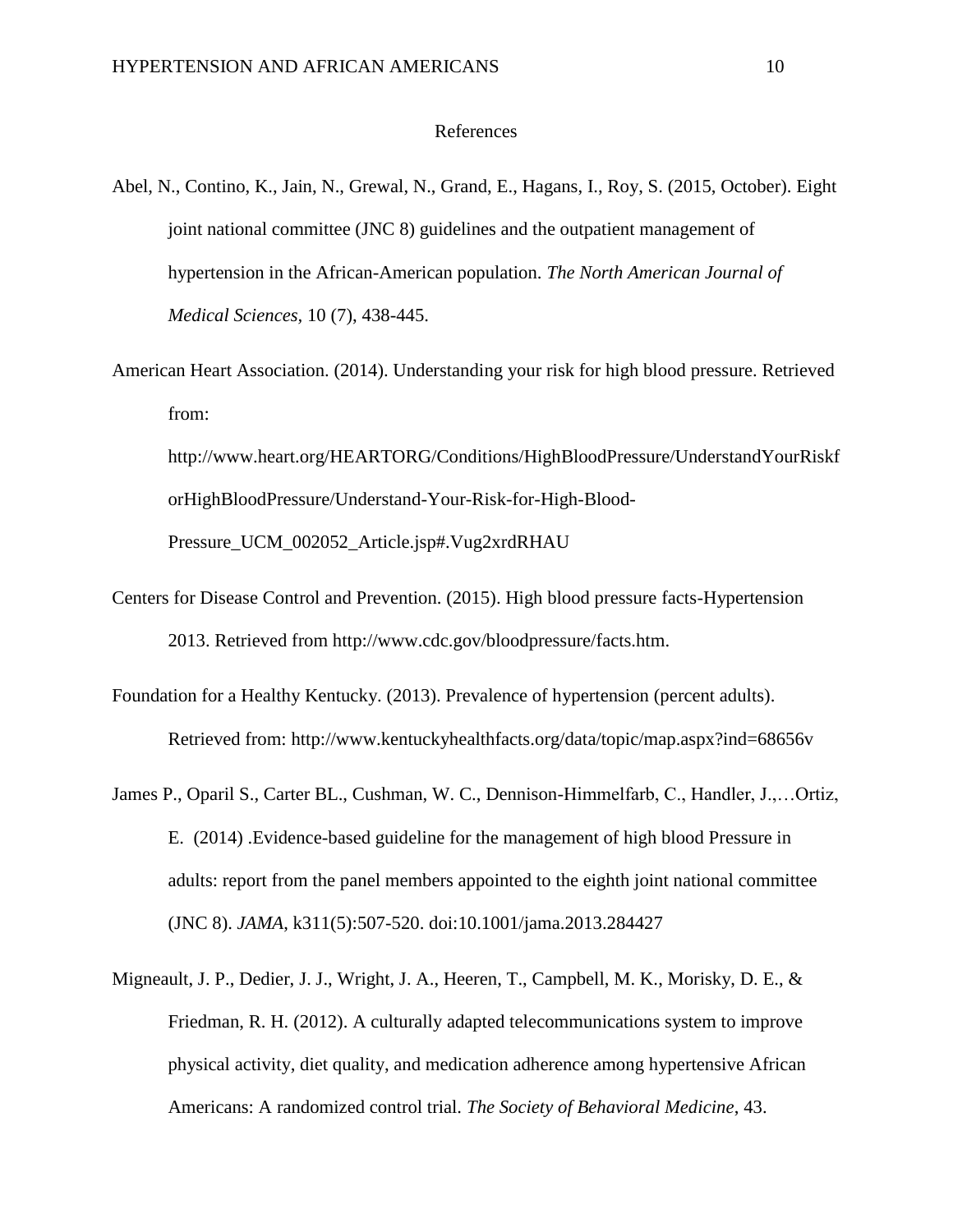- Moulton, S. A. (2009). Hypertension in African Americans and its' related chronic diseases. *Journal of Cultural Diversity*, 16(4), 165-170.
- Nolan R., Liu S., Payne A., (2014). E-counseling as an emerging preventative strategy for hypertension. *Current Opinion in Cardiology,* 29(4): 319-323.
- Still C.H., Ferdinand K.C., Ogedebe G., & Wright J.T., (2015). Recognition and management of hypertension in older persons: Focus on African Americans. *Journal of the American Geriatrics Society,* 63 (10) 2130-2138
- Theodorou M., Stafylas P., Kourlaba G., Kaitelidou D., Maniadakis N., Papademetriou V., (2012). Physicians' perceptions and adherence to guidelines for the management of hypertension: A national, multicentre, prospective study. International Journal of Hypertension, 1-11. http:// doi:10.1155/2012/503821
- Trust for America's Health. (2016). Key health data about Kentucky-Hypertension-2013. Retrieved from

http://healthyamericans.org/states/?stateid=KY#section=1,year=2015,code=hypertension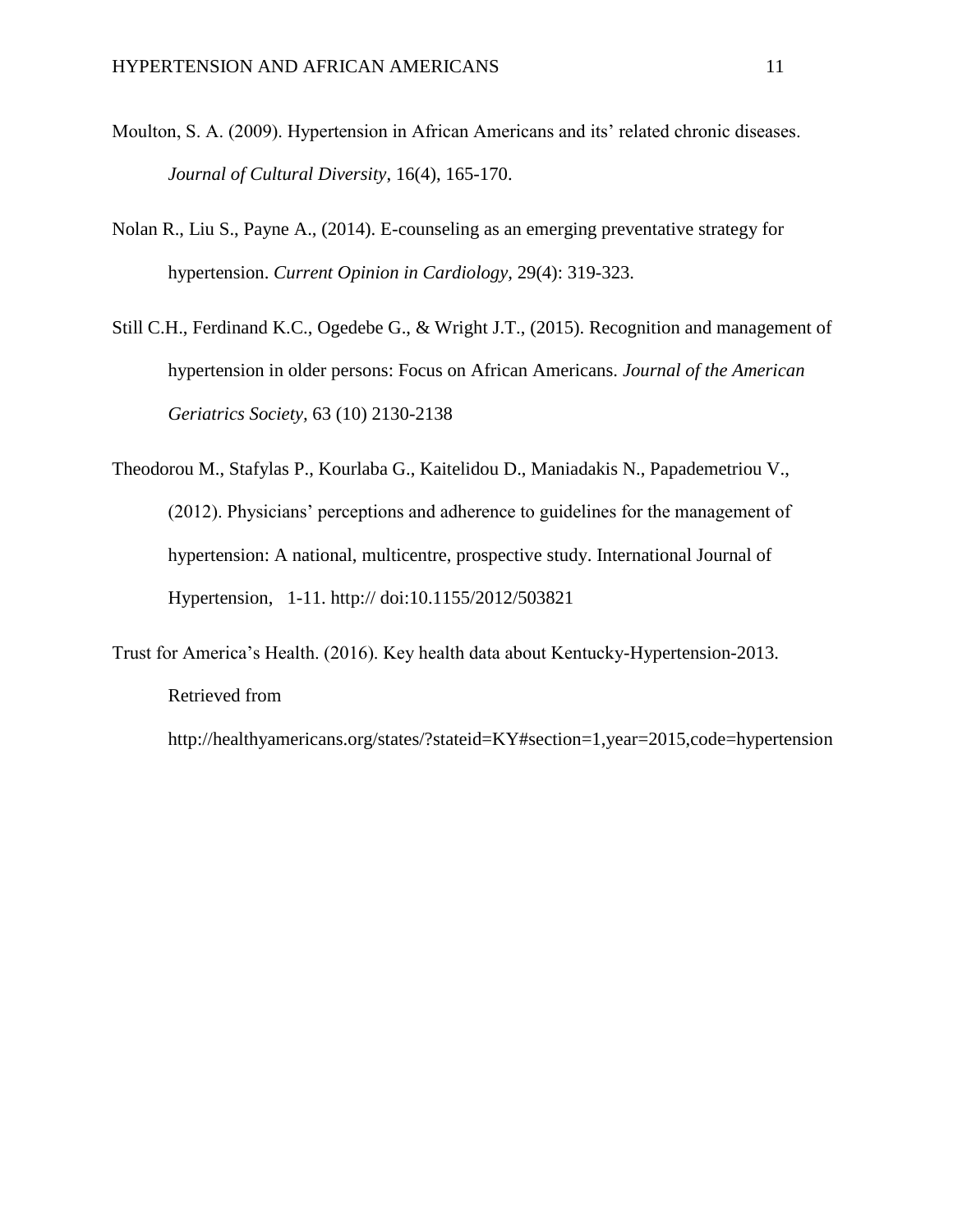# *Characteristics of Study Sample by Diagnosis (N=100)*

| <b>Diagnosis</b>                        | n (%)   |
|-----------------------------------------|---------|
| <b>Essential Hypertension (HTN)</b>     | 57(57%) |
| HTN and Type 2 Diabetes Mellitus (T2DM) | 34(34%) |
| HTN and Chronic Kidney Disease (CKD)    | 4(4%)   |
| HTN, T2DM and CKD                       | 5(5%)   |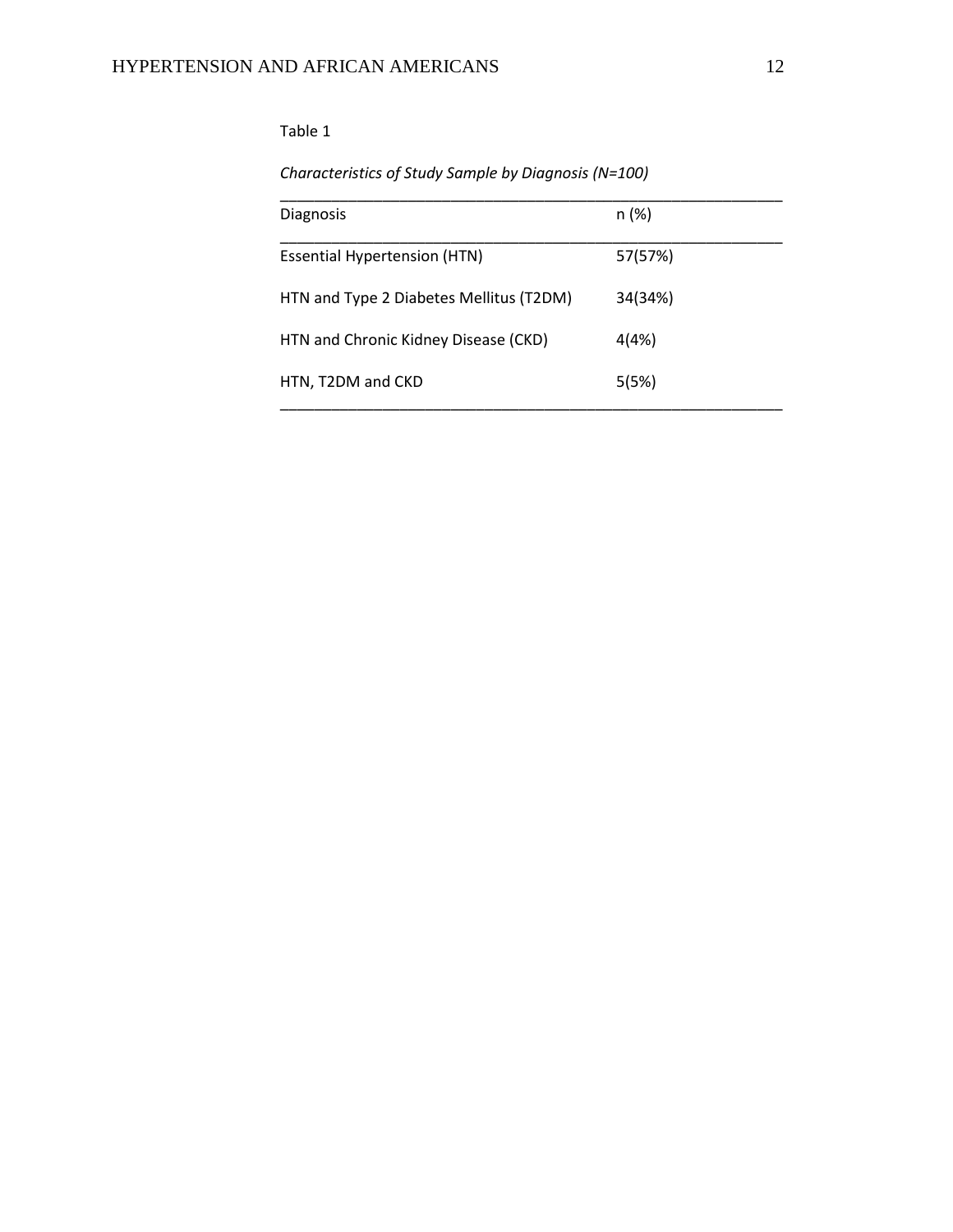|                                                     | Mean Systolic | Mean Diastolic |
|-----------------------------------------------------|---------------|----------------|
| $\leq 60$ years                                     | 130.0         | 83.0           |
| $\geq 60$ years                                     | 137.90        | 77.6           |
| All ages with HTN,<br>DM, No CKD                    | 136.0         | 78.3           |
| All ages with HTN,<br>CKD, with or w/o<br><b>DM</b> | 147.0         | 81.5           |

Table 2 *Mean Blood Pressure with Age and Diagnosis (N=100)*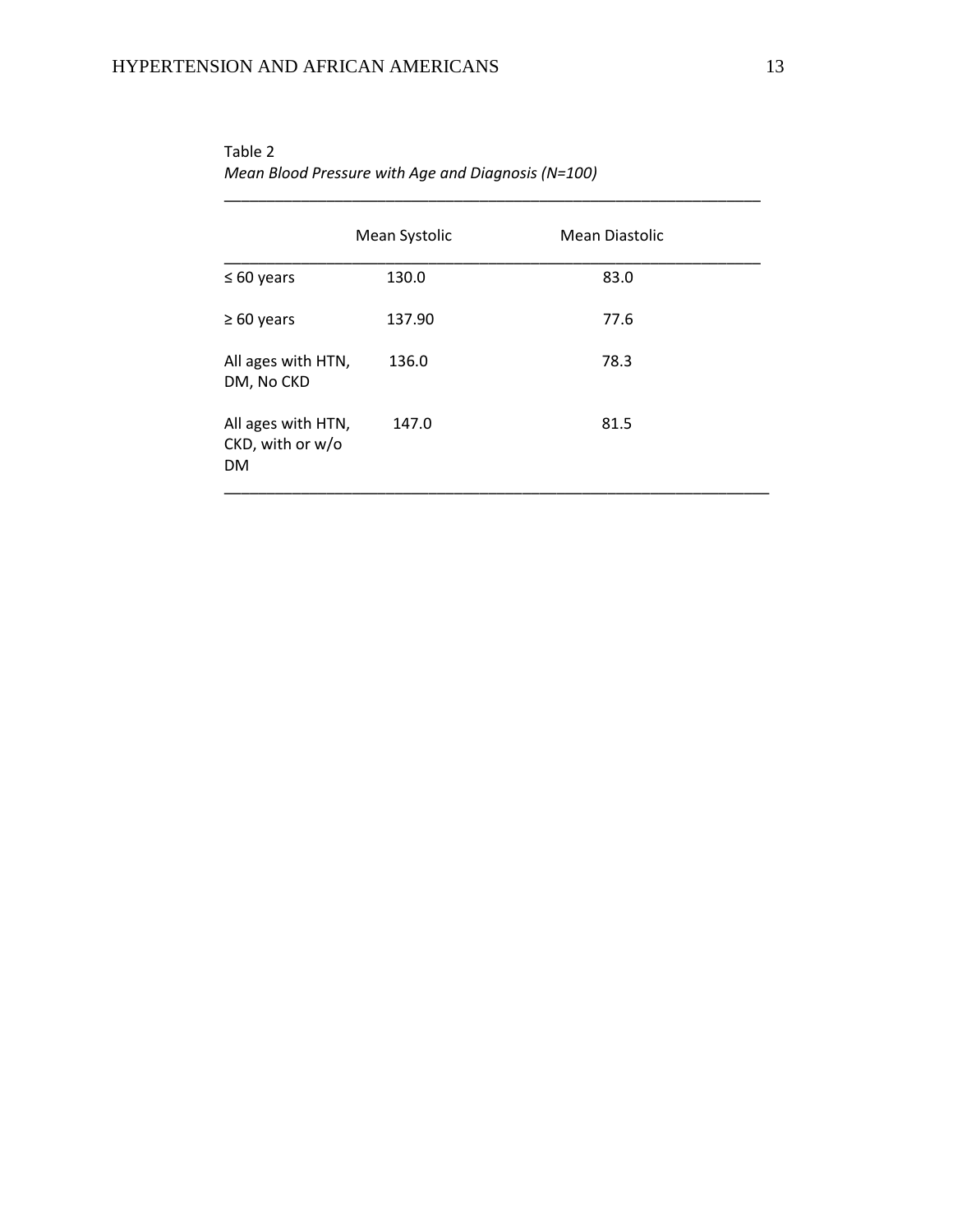# *Blood Pressure Ranges with JNC 8 and Lifestyle Counseling (n= %)*

| Variable                | in Range | Out of Range |
|-------------------------|----------|--------------|
| <b>JNC 8 Adherence</b>  | 90%      | 10%          |
| Non Adherent JNC 8      | 55%      | 45%          |
| Lifestyle Counseling    | 84.6%    | 15.4%        |
| No Lifestyle Counseling | 70.5%    | 29.5%        |

\_\_\_\_\_\_\_\_\_\_\_\_\_\_\_\_\_\_\_\_\_\_\_\_\_\_\_\_\_\_\_\_\_\_\_\_\_\_\_\_\_\_\_\_\_\_\_\_\_\_\_\_\_\_\_\_\_\_\_\_\_\_\_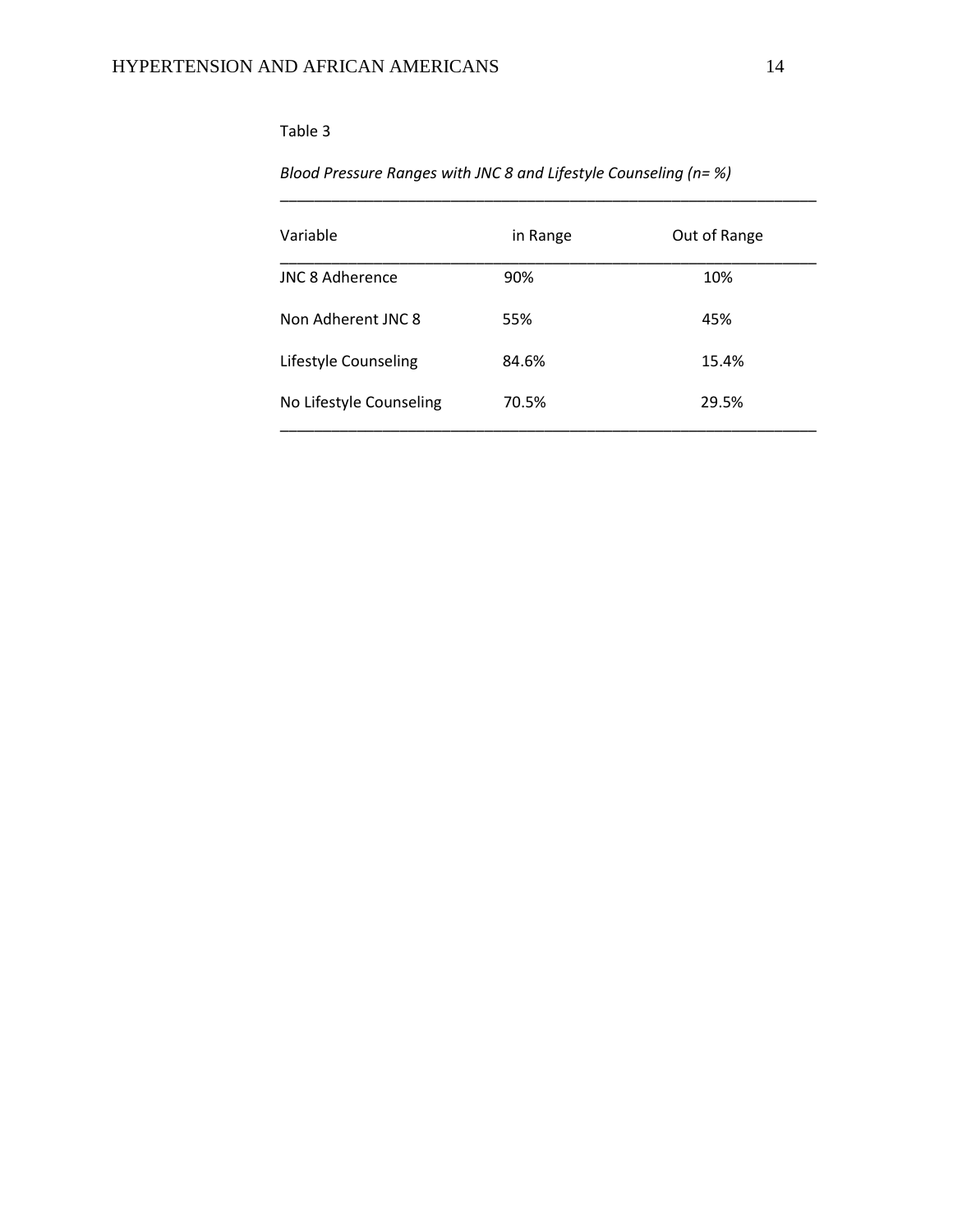*JNC 8 Adherence with Diagnosis*

| Diagnosis            | $(n = %)$ |
|----------------------|-----------|
| <b>HTN</b>           | 63.3%     |
| HTN & T2DM           | 18%       |
| <b>HTN &amp; CKD</b> | 0%        |
| HTN, CKD, & T2DM     | 6.7%      |

\_\_\_\_\_\_\_\_\_\_\_\_\_\_\_\_\_\_\_\_\_\_\_\_\_\_\_\_\_\_\_\_\_\_\_\_\_\_\_\_\_\_\_\_\_\_\_\_\_\_\_\_\_\_\_\_\_\_\_\_\_\_\_\_\_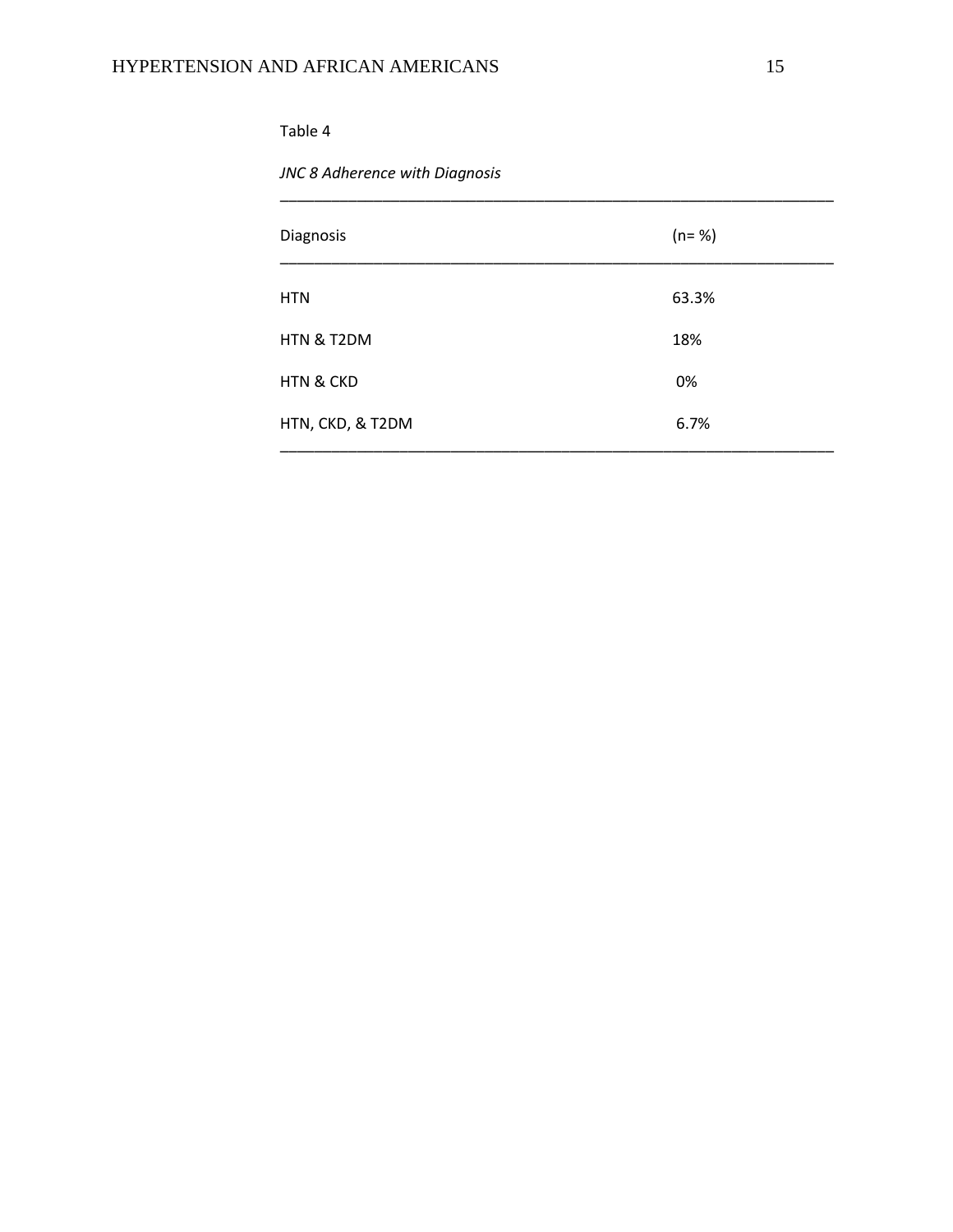# *Lifestyle Counseling with Diagnosis*

| Diagnosis            | n (%) |
|----------------------|-------|
| <b>HTN</b>           | 71.8% |
| HTN & T2DM           | 20.5% |
| <b>HTN &amp; CKD</b> | 5.1%  |
| HTN, CKD, & T2DM     | 2.6%  |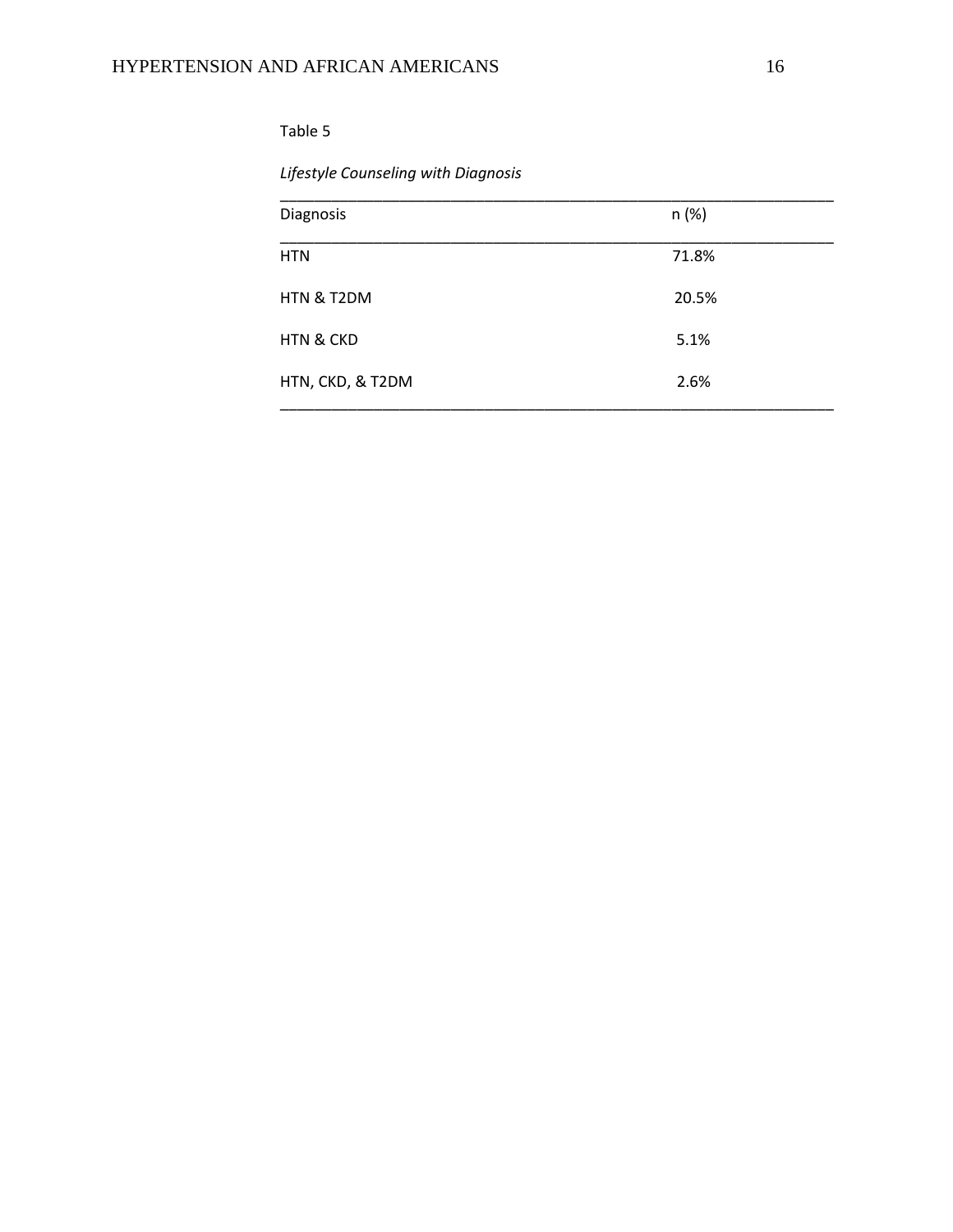#### Appendix



Source: James P., Oparil S., Carter BL., Cushman, W. C., Dennison-Himmelfarb, C., Handler,

J.,…Ortiz, E. (2014) .Evidence-based guideline for the management of high blood